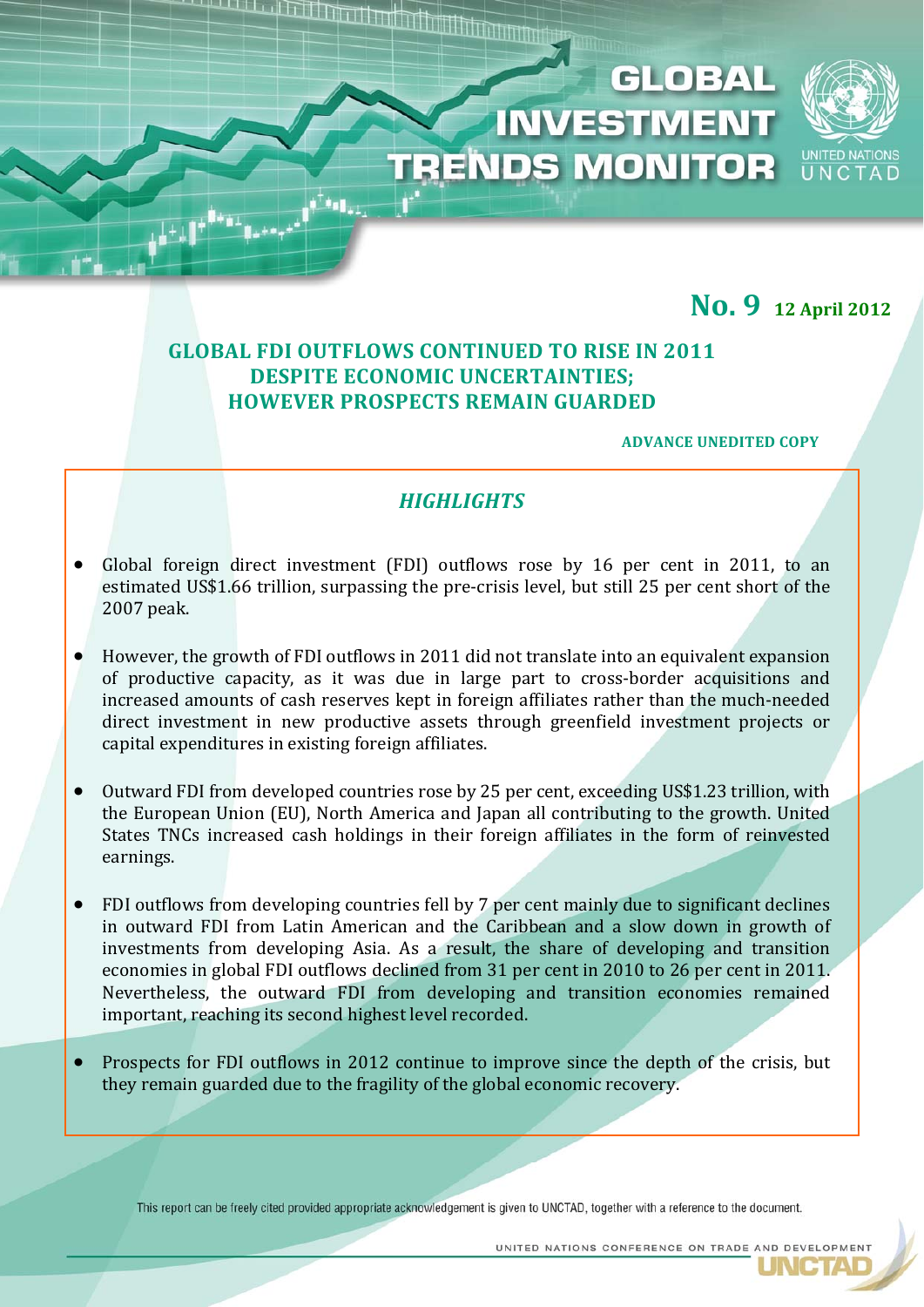

#### **Global FDI outflows rose in 2011...**

In 2011, global FDI outflows rose by 16 per cent to an estimated US\$1,664 billion, up from US\$1,429 billion in 2010 (annex 1). Similar to FDI inflows, outflows surpassed their pre‐crisis level, but still fell 25 per cent short of their 2007 peak. The rise of FDI outflows in 2011 was mainly driven by growth of outward FDI from developed countries. Outward FDI from developing economies fell by 7 per cent in 2011. As a result, the share of developing and transition economies in global FDI outflows declined from 31 per cent in 2010 to 26 per cent in 2011 (figure 1). Nevertheless, the outward FDI from developing and transition economies remained important, reaching its second highest level recorded.



\* Preliminary estimates.

The growth of FDI outflows in 2011 did not translate into an equivalent expansion of productive capacity, as it was due in large part to cross‐border acquisitions and increased amounts of cash reserves kept in foreign affiliates rather than the much-needed direct investment in new productive assets through greenfield investment projects or capital expenditures in existing foreign affiliates. Developed‐country TNCs largely made strategic acquisitions to seize on increased opportunities in other developed countries resulting in a higher share of the group in total FDI projects (figure 2). Greenfield projects alone, however, show that developed‐country TNCs are continuing to shift capital expenditures to developing and transition economies, for their stronger growth potential.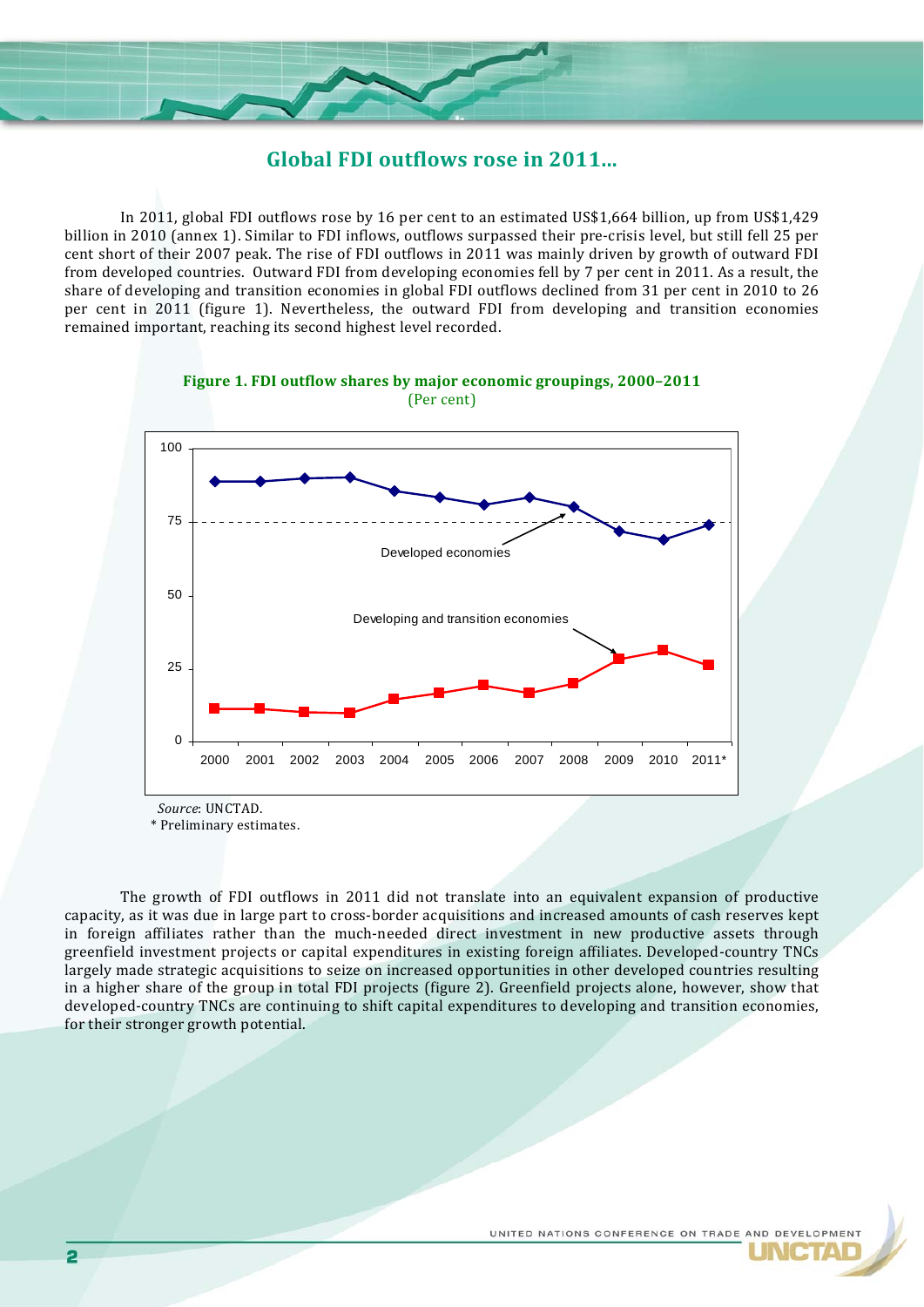

**Figure 2. Distribution of FDI projects concluded by developed country TNCs, by host region, 2003–2011**



*Source*: UNCTAD

Recovery of outward FDI from *developed countries* gathered pace in 2011. Outflows exceeded US\$1.23 trillion, a level comparable to the pre‐crisis average of 2005–2007, with the EU, Japan and North America all contributing to the recovery. Outward FDI from the United States reached US\$384 billion, which was well above the pre-crisis average and approaching the peak recorded in 2007. Reinvested earnings of foreign affiliates reached a record US\$326 billion in 2011, accounting for 85 per cent of FDI outflows (figure 3). United States TNCs appear to be holding cash abroad in their foreign affiliates, partly in an effort to minimize their tax liabilities at home, but also to fund their foreign operations and finance their foreign investments. An example of the latter is the acquisition of Skype (Luxembourg) by Microsoft (United States) for US\$8.5 billion in an all-cash deal financed from its foreign cash holdings.



**Figure 3. FDI outflows from the United States, by components, 2000–2011** (Billions of US dollars)

*Source*: UNCTAD.

Rising outward FDI from the EU was driven by FDI from Italy and the United Kingdom, from which outflows doubled and trebled, respectively. Corporate restructuring appears to have been the primary driver of cross‐border M&A deals by European TNCs. The jump in Japanese outward FDI may have been helped by the appreciation of the Japanese yen, which increased the purchasing power of the country's TNCs in making foreign acquisitions (for example the acquisition of Nycomed (Switzerland) by the Japanese pharmaceutical company, Takeda, for US\$13.7 billion).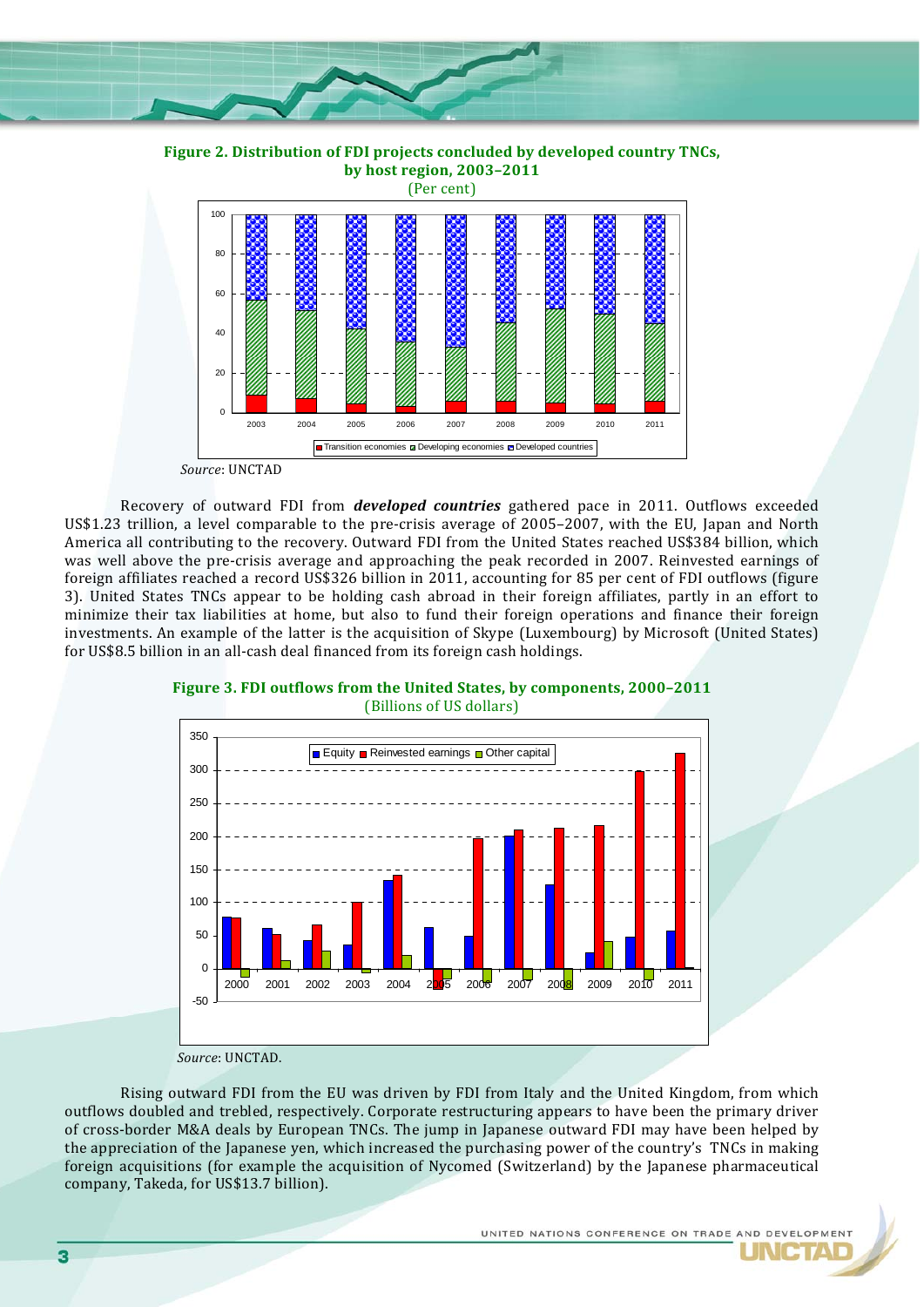The growth in FDI outflows from *developing economies* seen in the past several years appeared to lose some momentum in 2011 due to significant declines in outward FDI from Latin American and the Caribbean and a slow down in the growth of investments from developing Asia (figure 4). In the former case, a healthy level of equity investments abroad was undercut by a large negative swing in intra-company loans as foreign affiliates of some Latin American TNCs provided or repaid loans to their home country parent firms, possibly driven by opportunities to profit from interest rate differentials. However, some regions such as West Asia bucked the trend by increasing their outward FDI.

FDI from *African* countries fell in 2011 to an estimated US\$2.1 billion, compared with US\$5 billion in 2010. The declines in outflows from Egypt and Libya, traditionally important outward investors of the region, weighed heavily in the fall in total outward FDI. Furthermore, divestment by TNCs from South Africa, another major outward investor, also pulled down the total (examples include the divestment of the Franklin supermarket chain in Australia by the retail group Pick n Pay Stores).



**Figure 4. FDI outflows from developing and transition economies, by region,** 

FDI outflows from *developing Asia* (excluding West Asia) continued to grow in 2011, but only marginally after a significant increase in the previous year. Outward FDI from East Asia decreased, and that from South Asia remained stagnant while that from South-East Asia rose markedly. FDI from Hong Kong (China), the region's largest source of FDI, declined by 14% to US\$82 billion, although it boomed in the last quarter of the vear. FDI outflows from China reached US\$68 billion, more or less the same level of 2010. Chinese firms have been active in a number of European countries, such as Germany, where they have become a leading source of greenfield investments. Outflows from India, the dominant source of FDI in South Asia, remained almost the same level of 2010, at US\$15 billion. In contrast, outflows from Singapore, the leading source of FDI in South-East Asia, registered a 19 per cent growth, reaching US\$25 billion. TNCs from developing Asian economies continued to go global, acquiring overseas assets. Their cross-border M&A activities demonstrated diverging trends in the developed and developing worlds in 2011 – total purchases in the former increased by 19% to US\$51 billion, while those in the latter declined by 55% to US\$23 billion. Greenfield FDI by Asian TNCs in 2011 remained at a similar level of the previous year in both of these regions.

*West Asia* witnessed a rebound of outward FDI, with flows rising by 41 per cent to US\$18 billion in 2011, after reaching a five-year low in 2010. This is also reflected by a 19 per cent increase in the region's greenfield FDI projects abroad and the return of cross-border M&A purchases to positive values, after registering negative amounts in 2010. The strong rise registered in oil prices since the end of 2010 increased the availability of funds for outward FDI from a number of oil rich countries - the region's main outward investors. Outflows from Bahrain, Kuwait, Qatar and the United Arab Emirates increased, while those from Saudi Arabia decreased, though they remained at a relatively high level in 2011.

*Source: UNCTAD.*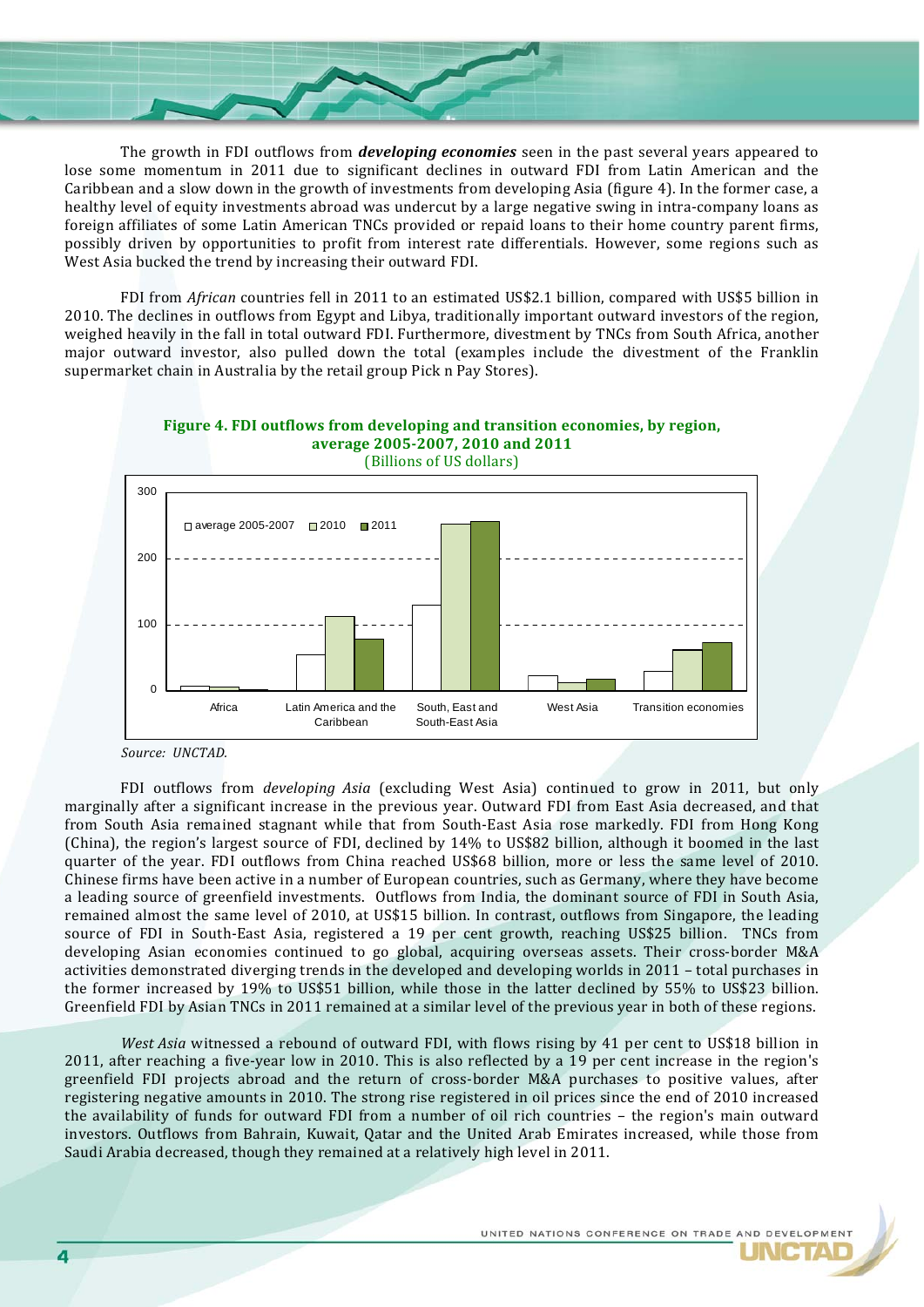In addition, outflows from Turkey registered a 68 per cent increase, rising to a record US\$2.5 billion, a level they had reached in 2008 with a strong location shift in its investments from developed and transition economies to developing countries, particularly North Africa, West Asia and the Islamic Republic of Iran. Turkish enterprises showed renewed interest in some least developed countries (LDCs), with greenfield projects announced in Rwanda and Yemen.

Outward FDI flows from *Latin America and the Caribbean* have become highly volatile in the aftermath of the global financial crisis. They decreased by 29 per cent in 2011, after a strong 82 per cent increase in 2010, which followed a large decline in 2009 (‐39 per cent). This high volatility is due in part to the importance of the region's offshore financial centres (which accounted for four-fifths of the region's outflows in 2011). A surge in the repayment of loans by Brazilian affiliates abroad to their parent companies in Brazil pushed intra-company loans to a record negative US\$21 billion in 2011, largely offsetting equity investment abroad, and driving total Brazilian FDI outflows to ‐US\$9 billion (figure 5). This could be explained in part by the search of corporate treasurers for ways to park their capital in Brazil's high-interest-rate environment without having to pay the tax on foreign capital (from which repayment of intra-company loans are exempted). Latin American companies did, however, continue developing their productive activities abroad, as reflected by the 18 per cent increase of their cross-border M&A purchases, and the relative stability (a slight decrease of 5 per cent) in the estimated amount of their greenfield projects abroad.

**Figure 5. Brazil: FDI outflows: total, equity capital and intracompany loans, 1999–2011** (Billions of US dollars)



FDI outflows from the *transition economies* of South-East Europe and the Commonwealth of Independent States (CIS) grew by 19 per cent, reaching an estimated all‐time record of US\$73 billion. Natural‐ resource‐based TNCs in transition economies (mainly in the Russian Federation), supported by high‐level commodity prices and higher stock market valuations, continued their expansion in emerging markets rich in natural resources (e.g. TNK‐BP entered the Brazilian oil industry in 2011 with a US\$1 billion acquisition of a 45% stake in 21 oil blocks located in the Solimoes Basin). Sberbank – the largest Russian bank and the third largest European bank in terms of market capitalization – has been pursuing acquisitions abroad (e.g. in 2011 the bank completed the acquisition of Volksbank's (Austria) affiliates in eight countries). Russian technologybased firms have been busy making acquisitions in developed‐country markets (e.g. the acquisitions of 10% of Twitter (United States) by Sky Technology).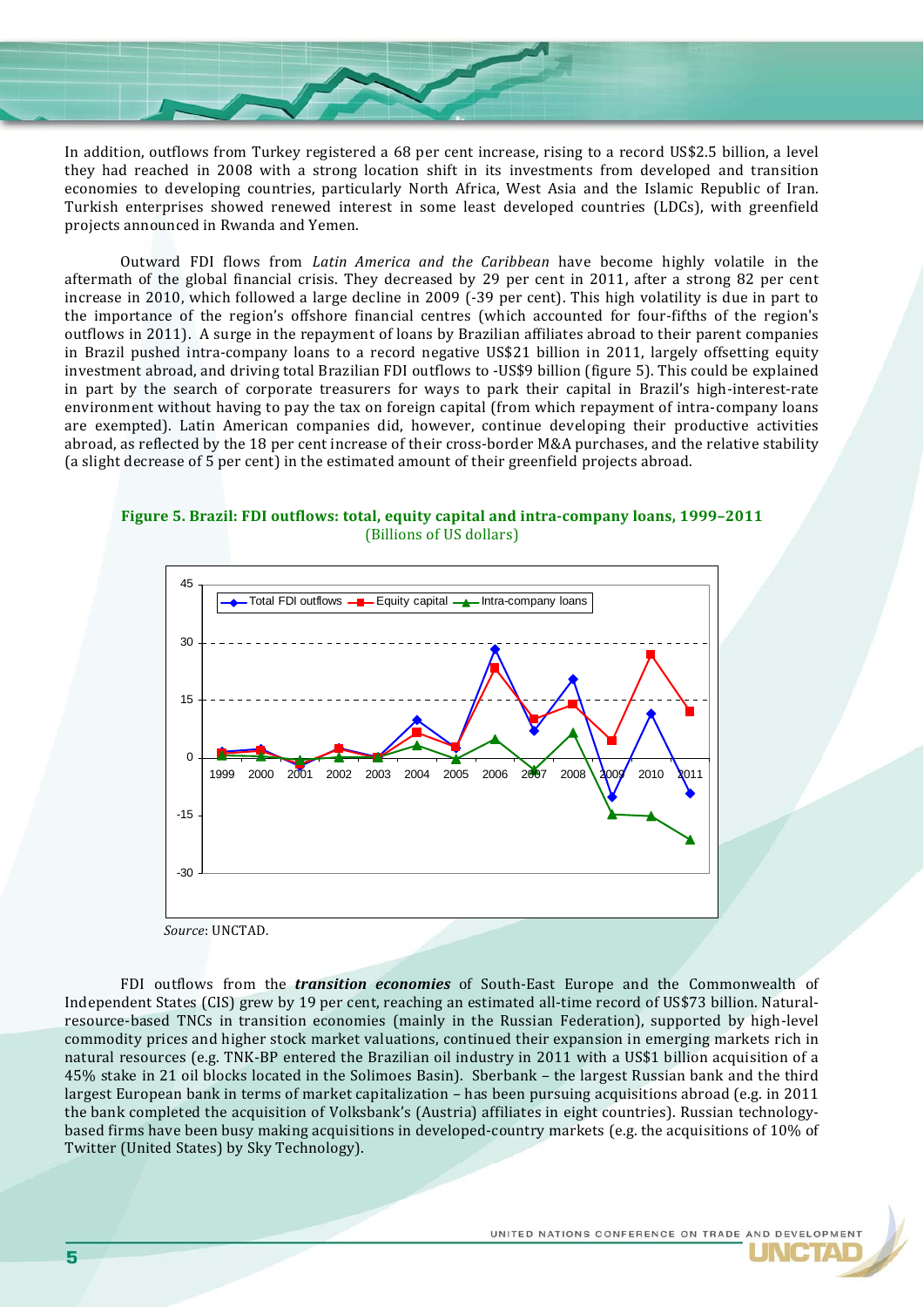

#### **…driven by crossborder M&As…**

Cross-border M&A purchases were sharply up in 2011 (figure 6), rising by 70 per cent to reach US\$585 billion (annex I). Developed‐country TNCs generated the majority of this increase, especially those from the EU and Japan, with their purchases rising 79 per cent, to US\$401 billion. Purchases by TNCs from developing regions, in contrast, registered only a 6 per cent increase, largely due to a slowdown in crossborder purchases by Indian and Brazilian TNCs.



(Billions of US dollars)



 *Source.* UNCTAD.

a Data for the first quarter of 2012 are preliminary.

 On the other hand, greenfield investment projects abroad by TNCs declined in value terms in 2011, though only marginally (‐0.2 per cent). This decline reflects a retreat from projects in various countries and regions. However, TNCs from developing economies as a group generated more greenfield projects in 2011 than in 2010 (a 1.4 per cent increase), mostly due to greater activity by West Asian TNCs. In addition, TNCs from Indonesia, Mexico, Saudi Arabia and South Africa more than doubled the value of their greenfield projects.

### **...outward FDI prospects for 2012 remain guarded**

The prospects for global FDI outflows continue to improve since the depth of the crisis. Recent events including the relative easing of the sovereign debt crisis in Europe, due to a massive injection of liquidity into the financial system and Greece's managed debt rescheduling, and a nascent recovery in the United States are suggestive of improvements in FDI flows.

However, the fragility of recovery in Europe and the harsh fiscal austerity adopted by the continent's governments may yet hamper an FDI upturn. Preliminary responses to this year's *World Investment Prospects Survey* (WIPS) by UNCTAD reflect these macroeconomic trends, with firms revealing that they are generally less optimistic for 2012 than before. Recent data also give reason for caution when judging FDI prospects for 2012. Greenfield projects fell sharply in value terms in the first quarter of 2012, as compared to the previous year (figure  $6$ ). Cross-border M&As were also sluggish in the first quarter of 2012 (figure  $6$ ), with announcements remaining at the low levels. The *WIPS* survey is slightly more optimistic for medium term prospects in 2013 and 2014.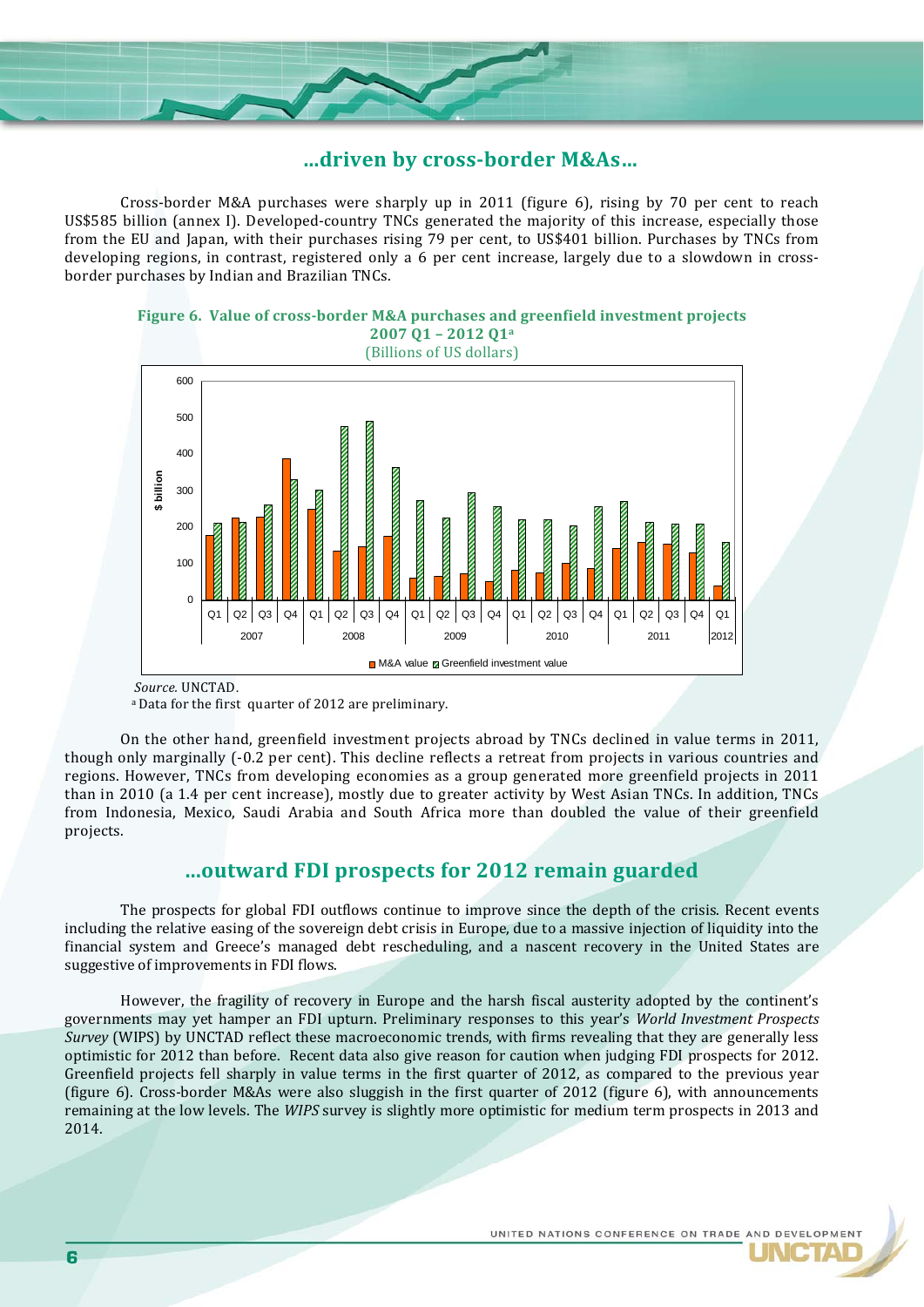

#### (Billions of US dollars) **Annex 1. FDI outflows, cross-border M&As and greenfield projects, by region and major economy, 2010–2011**

| Region / economy                | <b>FDI outflows</b> |            |                    |         | Cross-border M&As purchases <sup>c</sup> |                      |       | Greenfield projects (values) |                    |  |
|---------------------------------|---------------------|------------|--------------------|---------|------------------------------------------|----------------------|-------|------------------------------|--------------------|--|
|                                 | 2010 <sup>a</sup>   | $2011^{b}$ | Growth rate<br>(%) | 2010    | 2011                                     | Growth rate<br>(% )  | 2010  | 2011                         | Growth rate<br>(%) |  |
| World                           | 1 4 28.6            | 1664.2     | 16.5               | 344.0   | 584.9                                    | 70.0                 | 904.7 | 902.8                        | $-0.2$             |  |
| <b>Developed economies</b>      | 984.5               | 1 2 3 4 .5 | 25.4               | 223.7   | 400.9                                    | 79.2                 | 643.7 | 642.1                        | $-0.2$             |  |
| <b>Europe</b>                   | 525.1               | 664.4      | 26.5               | 41.9    | 145.5                                    | 247.0                | 390.0 | 357.7                        | $-8.3$             |  |
| <b>European Union</b>           | 450.5               | 575.9      | 27.8               | 26.0    | 117.0                                    | 350.9                | 358.4 | 331.2                        | $-7.6$             |  |
| Austria                         | 7.7                 | 30.2       | 290.1              | 1.5     | 3.6                                      | 138.2                | 9.3   | 8.1                          | $-12.5$            |  |
| Belgium                         | 48.8                | 70.3       | 43.9               | 0.2     | 7.8                                      | 3387.5               | 5.7   | 5.9                          | 3.4                |  |
| Denmark                         | 3.2                 | 23.6       | 642.7              | $-3.4$  | 0.3                                      |                      | 4.6   | 8.3                          | 78.1               |  |
| France                          | 84.1                | 106.6      | 26.7               | 6.1     | 31.8                                     | 419.9                | 52.9  | 49.7                         | $-6.1$             |  |
| Germany                         | 104.9               | 50.5       | $-51.8$            | 6.8     | 4.8                                      | $-29.9$              | 71.9  | 70.8                         | $-1.5$             |  |
| Ireland                         | 17.8                | $-1.6$     |                    | 5.1     | $-6.0$                                   |                      | 5.7   | 4.6                          | $-18.7$            |  |
| Italy                           | 32.6                | 67.7       | 107.4              | $-6.2$  | 4.2                                      | $\ldots$             | 23.5  | 23.1                         | $-1.8$             |  |
| Luxembourg                      | 15.1                | 11.7       | $-22.5$            | 0.4     | $-20.8$                                  | $\ddot{\phantom{a}}$ | 0.8   | 0.3                          | $-66.0$            |  |
| Netherlands                     | 50.0                | 22.4       | $-55.2$            | 20.1    | 19.8                                     | $-1.8$               | 20.6  | 17.4                         | $-15.4$            |  |
| Poland                          | 5.5                 | 5.2        | $-5.2$             | 0.3     | 0.5                                      | 75.0                 | 2.7   | 0.9                          | $-65.2$            |  |
| Spain                           | 21.6                | 36.4       | 68.4               | 1.4     | 11.6                                     | 747.1                | 40.5  | 29.2                         | $-27.8$            |  |
| Sweden                          | 18.7                | 28.0       | 50.3               | 0.8     | $-4.0$                                   |                      | 14.9  | 13.4                         | $-10.5$            |  |
| <b>United Kingdom</b>           | 31.0                | 103.0      | 232.3              | $-0.2$  | 53.9                                     |                      | 80.5  | 71.8                         | $-10.7$            |  |
| Norway                          | 12.2                | 18.7       | 53.6               | $-3.9$  | 1.4                                      |                      | 5.4   | 6.6                          | 21.4               |  |
| Switzerland                     | 64.8                | 69.9       | 7.9                | 9.7     | 17.5                                     | 80.1                 | 25.4  | 19.5                         | $-23.2$            |  |
| Canada                          | 38.6                | 45.5       | 18.0               | 30.8    | 40.2                                     | 30.6                 | 20.0  | 31.7                         | 58.6               |  |
| <b>United States</b>            | 328.9               | 383.8      | 16.7               | 87.4    | 130.2                                    | 49.1                 | 146.4 | 157.8                        | 7.7                |  |
| Australia                       | 26.4                | 17.3       | $-34.5$            | 15.9    | 6.9                                      | $-56.7$              | 12.4  | 14.6                         | 17.2               |  |
| Japan                           | 56.3                | 115.6      | 105.5              | 31.2    | 62.7                                     | 101.0                | 65.9  | 75.0                         | 13.8               |  |
| <b>Developing economies</b>     | 382.5               | 356.5      | $-6.8$             | 98.1    | 103.6                                    | 5.6                  | 239.5 | 242.7                        | 1.4                |  |
| Africa                          | 5.0                 | 2.1        | $-58.2$            | 3.3     | 4.8                                      | 45.4                 | 16.6  | 16.5                         | $-0.7$             |  |
| Algeria                         | 0.2                 | 0.0        | $-91.0$            | 0.0     | 0.0                                      |                      | 0.0   | 0.1                          |                    |  |
| Egypt                           | 1.2                 | 0.6        | $-46.8$            | 1.1     | 0.0                                      |                      | 3.2   | 0.1                          | $-97.6$            |  |
| South Africa                    | $-0.1$              | $-0.5$     |                    | 1.6     | 4.3                                      | 165.8                | 5.1   | 10.6                         | 106.6              |  |
| Latin America and the Caribbean | 112.2               | 79.4       | $-29.3$            | 15.8    | 18.7                                     | 17.9                 | 21.8  | 20.8                         | $-4.6$             |  |
| <b>Brazil</b>                   | 11.5                | $-9.3$     |                    | 8.5     | 5.5                                      | $-34.6$              | 10.4  | 4.6                          | $-56.1$            |  |
| Chile                           | 8.7                 | 7.3        | $-16.6$            | 0.6     | 1.1                                      | 68.7                 | 2.6   | 1.6                          | $-39.2$            |  |
| Colombia                        | 6.5                 | 8.3        | 27.5               | 3.2     | 4.3                                      | 34.4                 | 3.4   | 1.1                          | $-66.9$            |  |
| Mexico                          | 14.3                | 9.6        | $-32.8$            | 2.9     | 4.4                                      | 51.8                 | 2.1   | 9.4                          | 348.8              |  |
| Asia and Oceania                | 265.2               | 275.0      | 3.7                | 79.0    | 80.1                                     | 1.4                  | 201.1 | 205.4                        | 2.2                |  |
| <b>West Asia</b>                | 12.8                | 18.1       | 41.1               | $-15.3$ | 6.1                                      |                      | 37.2  | 44.2                         | 18.8               |  |
| Saudi Arabia                    | 3.9                 | 3.5        | $-11.0$            | 0.7     | 0.0                                      |                      | 1.4   | 5.0                          | 248.8              |  |
| Turkey                          | 1.5                 | 2.5        | 68.3               | 0.0     | 0.9                                      |                      | 4.0   | 4.9                          | 22.5               |  |
| <b>East Asia</b>                | 193.6               | 182.1      | $-5.9$             | 53.9    | 50.4                                     | $-6.5$               | 106.9 | 96.9                         | $-9.3$             |  |
| China                           | 68.0                | 67.6       | $-0.6$             | 29.6    | 34.4                                     | 16.2                 | 32.9  | 39.7                         | 20.8               |  |
| Hong Kong, China                | 95.4                | 81.6       | $-14.4$            | 14.8    | 11.3                                     | $-23.7$              | 8.2   | 13.0                         | 58.1               |  |
| Korea, Republic of              | 19.2                | 20.4       | 5.9                | 9.9     | 4.1                                      | $-58.7$              | 37.5  | 32.3                         | $-13.9$            |  |
| Taiwan Province of China        | 11.2                | 12.8       | 14.3               | $-0.5$  | 0.6                                      |                      | 28.1  | 11.9                         | $-57.7$            |  |
|                                 |                     |            |                    |         |                                          |                      | 20.8  |                              |                    |  |
| <b>South Asia</b><br>India      | 15.1                | 15.2       | 1.0                | 26.7    | 6.1                                      | $-77.2$              |       | 35.6                         | 71.3               |  |
|                                 | 14.6                | 14.8       | 0.9                | 26.7    | 6.1                                      | $-77.3$              | 19.9  | 34.6                         | 73.9               |  |
| <b>South-East Asia</b>          | 43.7                | 59.5       | 36.2<br>189.8      | 13.7    | 17.6<br>0.4                              | 27.9                 | 36.2  | 28.4                         | $-21.6$            |  |
| Indonesia                       | 2.7                 | 7.7        |                    | 0.3     |                                          | 75.6                 | 0.4   | 5.0                          | 1113.9             |  |
| Malaysia                        | 13.3                | 14.8       | 10.8               | 2.4     | 3.9                                      | 60.7                 | 21.3  | 4.1                          | $-80.6$            |  |
| Singapore                       | 21.2                | 25.3       | 19.0               | 8.2     | 7.7                                      | $-6.0$               | 8.6   | 12.8                         | 48.8               |  |
| Thailand                        | 5.1                 | 10.8       | 110.8              | 2.7     | 5.0                                      | 82.9                 | 3.1   | 4.4                          | 40.2               |  |
| <b>Transition economies</b>     | 61.6                | 73.1       | 18.7               | 5.7     | 13.5                                     | 137.3                | 21.6  | 18.0                         | $-16.7$            |  |
| <b>Russian Federation</b>       | 52.5                | 67.3       | 28.1               | 3.9     | 5.1                                      | 31.5                 | 15.5  | 15.5                         | 0.3                |  |
| Source: UNCTAD.                 |                     |            |                    |         |                                          |                      |       |                              |                    |  |

<sup>a</sup> Revised

**b** Preliminary estimates.

C Defined as net cross-border M&A purchases by a home economy, that is, purchases of companies abroad by home-based TNCs excluding sales of foreign affiliates of homebased TNCs.

*Note* : World FDI outflows are projected on the basis of 102 economies for which data are available for the full year or part of 2011, as of 3 April 2012. Data are estimated by annualizing their available data, in most cases for the first three quarters of 2011. The proportion of outflows from these economies in total outflows from their respective region or subregion in 2010 is used to extrapolate 2011 regional data.

**JNCTAL**